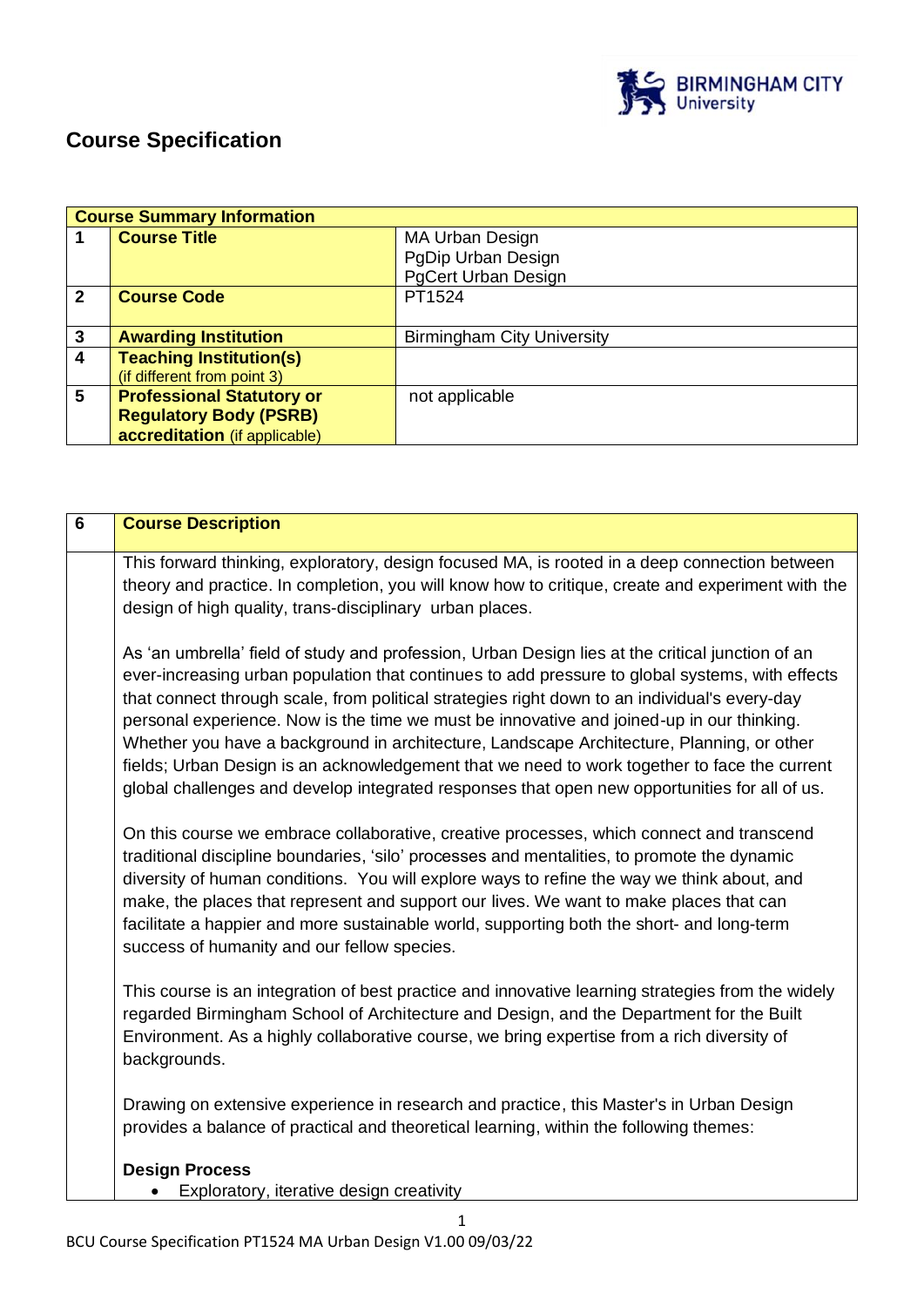

- Strategies and framework design processes
- Life and Place: curating sustainability, value, character and function
- Socio-economic and physical analysis across diverse contexts
- Collaborative design strategy and the role(s) of the urban designer

#### **Communication**

- Contemporary visualisation for urban design best practice and innovation
- Mixed-media design communication: explorations in interface and interactivity
- Communicating with structure, character and precision

#### **Practice**

- Professional and ethical evaluation
- Transdisciplinary, participatory and inclusive practice
- Sectors, trends and the targeted marketing of design
- Time and Process Management

#### **Theory and Debates**

- Contemporary global questions and debates
- Between practical theories and theoretical practices
- International 'Urban'isms', people and design
- Research practice and process

|    | <b>Course Awards</b>                   |       |                |
|----|----------------------------------------|-------|----------------|
| 7a | <b>Name of Final Award</b>             | Level | <b>Credits</b> |
|    |                                        |       | <b>Awarded</b> |
|    | Master of Arts Urban Design            |       | 180            |
|    |                                        |       |                |
| 7b | <b>Exit Awards and Credits Awarded</b> |       |                |
|    | Post Graduate Certificate Urban Design |       | 60             |
|    | Post Graduate Diploma Urban Design     |       | 120            |
|    |                                        |       |                |

| <b>Derogation from the University Regulations</b> |
|---------------------------------------------------|
| N/A                                               |

| 9                       | <b>Delivery Patterns</b>    |                          |         |
|-------------------------|-----------------------------|--------------------------|---------|
| <b>Mode(s) of Study</b> | <b>Location(s) of Study</b> | <b>Duration of Study</b> | Code(s) |
| <b>Full Time</b>        | Parkside                    | vears                    | PT1524  |
| Part Time               | Parkside                    | 2 years                  | PT1525  |
| Full Time with          | Parkside and                | 1 year $+$ 1 year        | PT1556  |
| professional placement  | placement provider          | placement                |         |

| 10 | <b>Entry Requirements</b> |                                                                                                                                                                                                     |
|----|---------------------------|-----------------------------------------------------------------------------------------------------------------------------------------------------------------------------------------------------|
|    | Home:                     | Applications are welcomed from designers that have already<br>achieved a high-quality degree in Urban Design, Architecture,<br>Landscape Architecture, or closely related discipline such Planning, |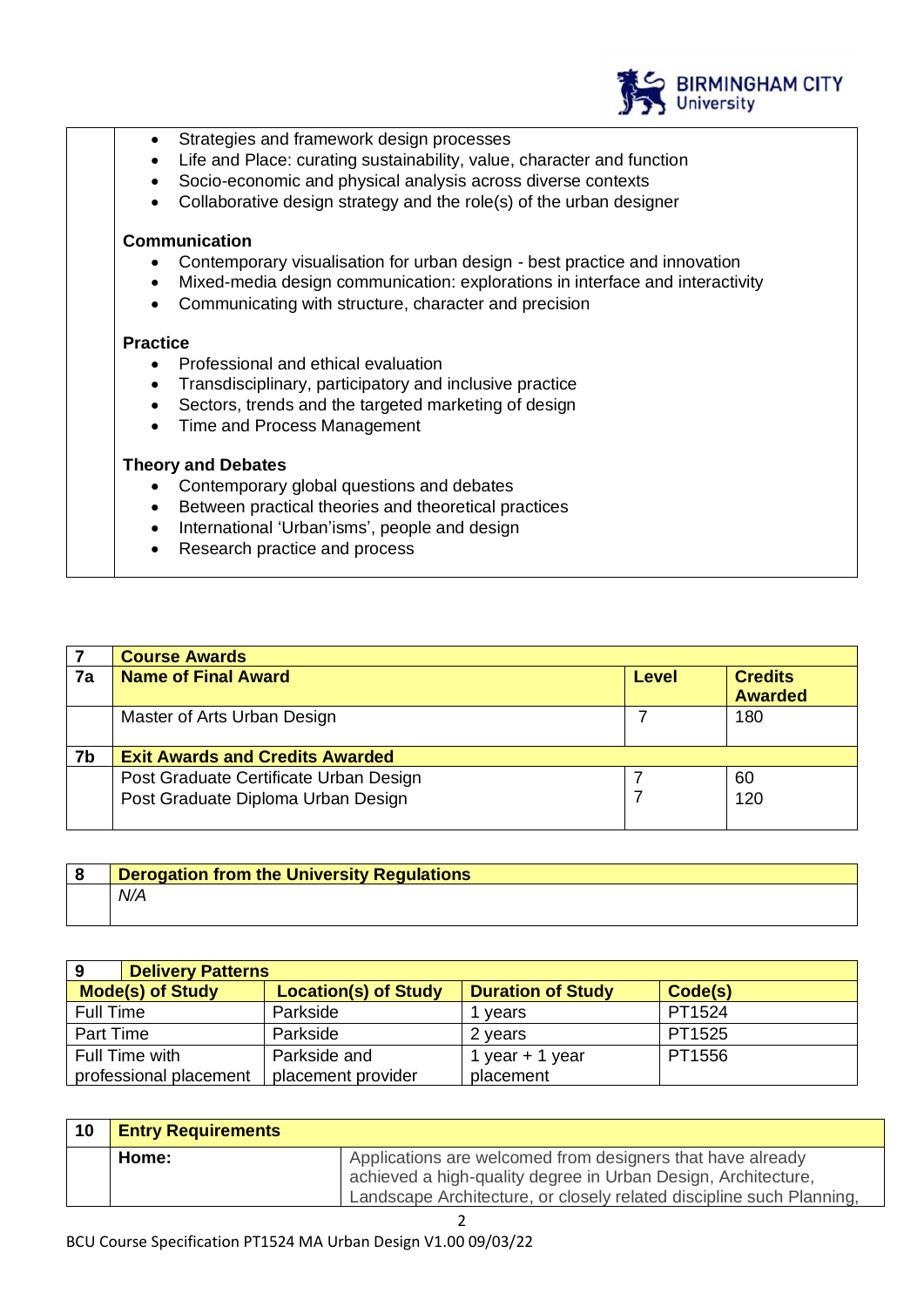|                | <b>BIRMINGHAM CITY</b><br>University                                                                                                                                                                                                                                              |
|----------------|-----------------------------------------------------------------------------------------------------------------------------------------------------------------------------------------------------------------------------------------------------------------------------------|
|                | Geography where there is experience of urban scale three-<br>dimensional design.                                                                                                                                                                                                  |
|                | As a minimum, applicants should have a portfolio demonstrating their<br>critical thinking, technical abilities and creative process in a range of<br>media.                                                                                                                       |
|                | Applications from students with alternative qualifications and/or<br>substantial work experience will be considered individually on their<br>merits/portfolio.                                                                                                                    |
| EU:            | Advanced English Skills are essential as this is a taught MA and all<br>project work requires accurate and appropriate communication in<br>English language. Non-English speakers should have IELTS 6.0 in<br>the following categories - reading, speaking, listening and writing |
| International: | Advanced English Skills are essential as this is a taught MA and all<br>project work requires accurate and appropriate communication in<br>English language. Non-English speakers should have IELTS 6.0 in<br>the following categories - reading, speaking, listening and writing |
| Access:        | n/a                                                                                                                                                                                                                                                                               |

| <b>Course Aims</b> |                                                                                                         |
|--------------------|---------------------------------------------------------------------------------------------------------|
| $\bullet$          | <b>Reflect</b> on contemporary Urban Design processes, practices and theory                             |
| $\bullet$          | <b>Consider</b> the global and ethical impact of Urban Design decisions                                 |
| $\bullet$          | <b>Question</b> the current boundaries of Urban Design                                                  |
| $\bullet$          | Realise Urban Design employability opportunities through live projects                                  |
| $\bullet$          | <b>Explore</b> the connectedness of different design and planning disciplines<br>(between ADM and CEBE) |

| 12 <sub>2</sub> | <b>Course Learning Outcomes</b>                                                                                                                                                                                                                                                                            |
|-----------------|------------------------------------------------------------------------------------------------------------------------------------------------------------------------------------------------------------------------------------------------------------------------------------------------------------|
|                 | <b>Knowledge and Understanding</b>                                                                                                                                                                                                                                                                         |
| 1               | Evaluate urban design within historic; socio-economic and political contexts, reflecting on<br>international issues of policy and governance, to argue critically, rigorously and rationally on<br>the basis of evidence and cutting-edge debates<br>[Contemporary Debate and Contexts]                    |
| $\overline{2}$  | Experiment and iteratively develop urban design proposals that creatively integrate ideas<br>across multi-faceted layers and scales of consideration; to form critical responses to<br>complex urban conditions<br>[Reflective Design Processes]                                                           |
| 3               | Evaluate theory and practice to synthesise relevant urban design proposals from simple to<br>complex that are appropriate to the nature and scale of issues being investigated, including<br>awareness of sustainability issues and client/user requirements.<br>[Generate Complex urban Design proposals] |
| 4               | Appraise business principles related to urban design practice and set professional goals<br>recognising emerging markets and design trends in the industry<br>[Business and Employability]                                                                                                                 |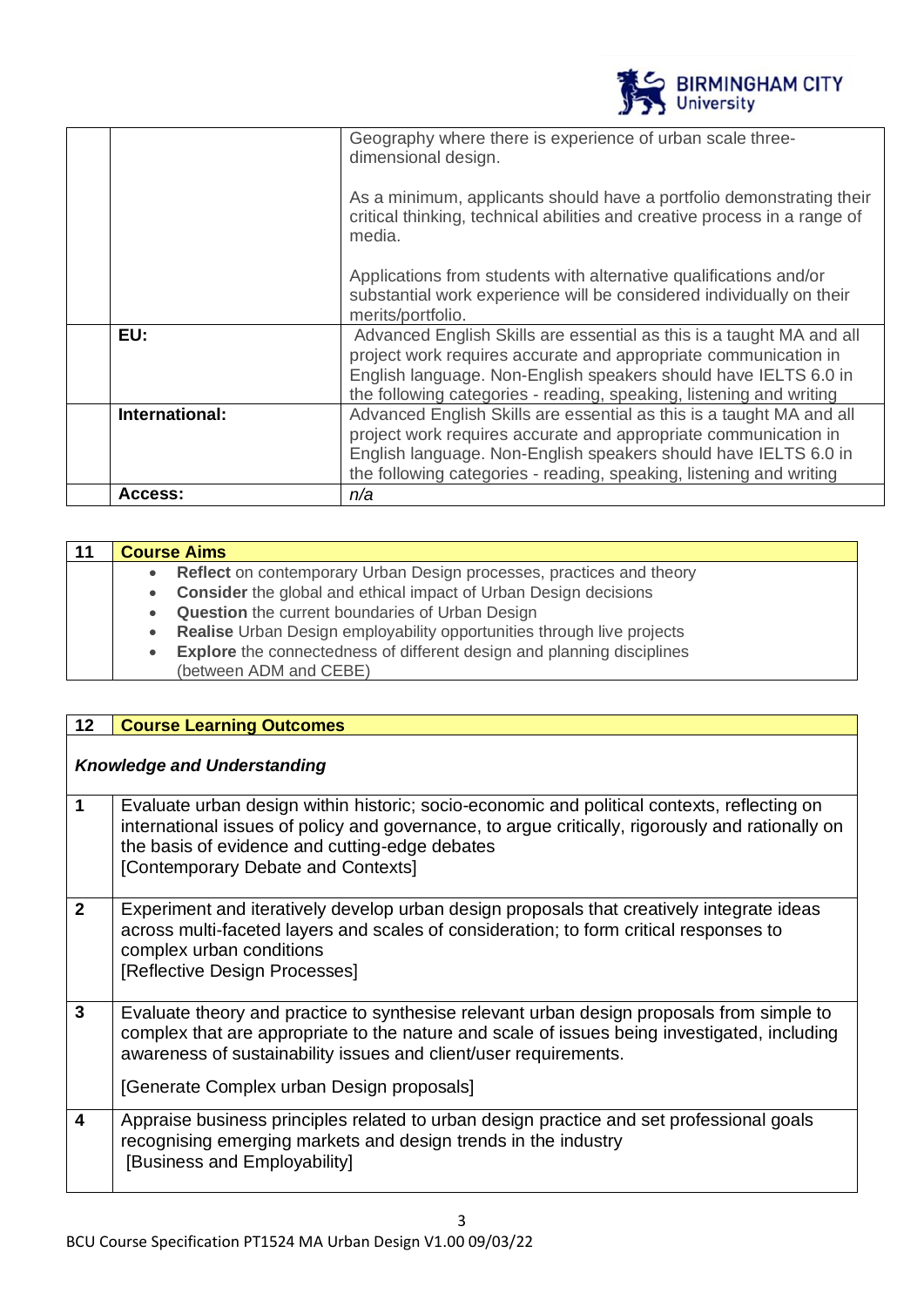

 $\overline{\phantom{a}}$ 

|   | <b>Skills and other attributes</b>                                                                                                                                                                                                                                                                                                 |
|---|------------------------------------------------------------------------------------------------------------------------------------------------------------------------------------------------------------------------------------------------------------------------------------------------------------------------------------|
| 5 | Develop and apply professional, and ethical working methods to facilitate effective<br>collaboration between multi-discipline stakeholders, including public participants<br>[Collaborative Processes]                                                                                                                             |
| 6 | Assimilate problem solving skills and develop strategies to control and facilitate the creative<br>process to work effectively in both team and individual work context, prioritising workloads<br>and managing conflicts appropriately in professional situations.<br>[Professionalism, Team Working, Time and Design management] |
| 7 | Use exploratory processes to develop structured, characterful and precise communication<br>approaches that align to diverse audiences, sectors and markets<br>[Communication Processes]                                                                                                                                            |
| 8 | Methodologically search, collate, evaluate and synthesise a range of academic and<br>practice-based information, to inspire and evidence theoretical debates and design<br>processes<br>[Research Methods]                                                                                                                         |

 $\Gamma$ 

| 13 | <b>Level Learning Outcomes</b>                                                                                                                                                                                                                                                                                                                                      |
|----|---------------------------------------------------------------------------------------------------------------------------------------------------------------------------------------------------------------------------------------------------------------------------------------------------------------------------------------------------------------------|
|    | Level Learning outcomes are statements that identify what learners will have gained as a result<br>of their learning; they should be linked directly to the knowledge, understanding, skills,<br>capabilities and values that a student will have gained after completing each level of a course, in<br>line with the Framework for Higher Education Qualifications |
|    | Level Learning outcomes should be numbered and separated to show what students will have<br>achieved on completion of each potential exit award.                                                                                                                                                                                                                    |
|    | The Education Development Service can provide further guidance on the development of Level<br>Learning Outcomes.                                                                                                                                                                                                                                                    |
|    | Upon completion of Post-Graduate Certificate Urban Design, students will be able to:                                                                                                                                                                                                                                                                                |
|    | Evaluate urban design within historic, socio-economic and political contexts                                                                                                                                                                                                                                                                                        |
|    | Experiment and iteratively develop urban design proposals                                                                                                                                                                                                                                                                                                           |
|    | Evaluate theory and practice to synthesise relevant proposals from simple to complex                                                                                                                                                                                                                                                                                |
|    | Appraise business principles related to urban design practice                                                                                                                                                                                                                                                                                                       |
|    | Develop and apply professional, and ethical working methods                                                                                                                                                                                                                                                                                                         |
|    | Assimilate problem solving skills and develop strategies                                                                                                                                                                                                                                                                                                            |
|    | Use exploratory processes to develop structured, characterful communication                                                                                                                                                                                                                                                                                         |
|    | Methodologically search, collate, evaluate a range of academic and practice-based<br>information                                                                                                                                                                                                                                                                    |
|    |                                                                                                                                                                                                                                                                                                                                                                     |
|    | Upon completion of Post-Graduate Diploma Urban Design, students will be able to:                                                                                                                                                                                                                                                                                    |
|    | Evaluate urban design within historic; socio-economic and political contexts, reflecting on<br>international issues of policy and governance                                                                                                                                                                                                                        |
|    |                                                                                                                                                                                                                                                                                                                                                                     |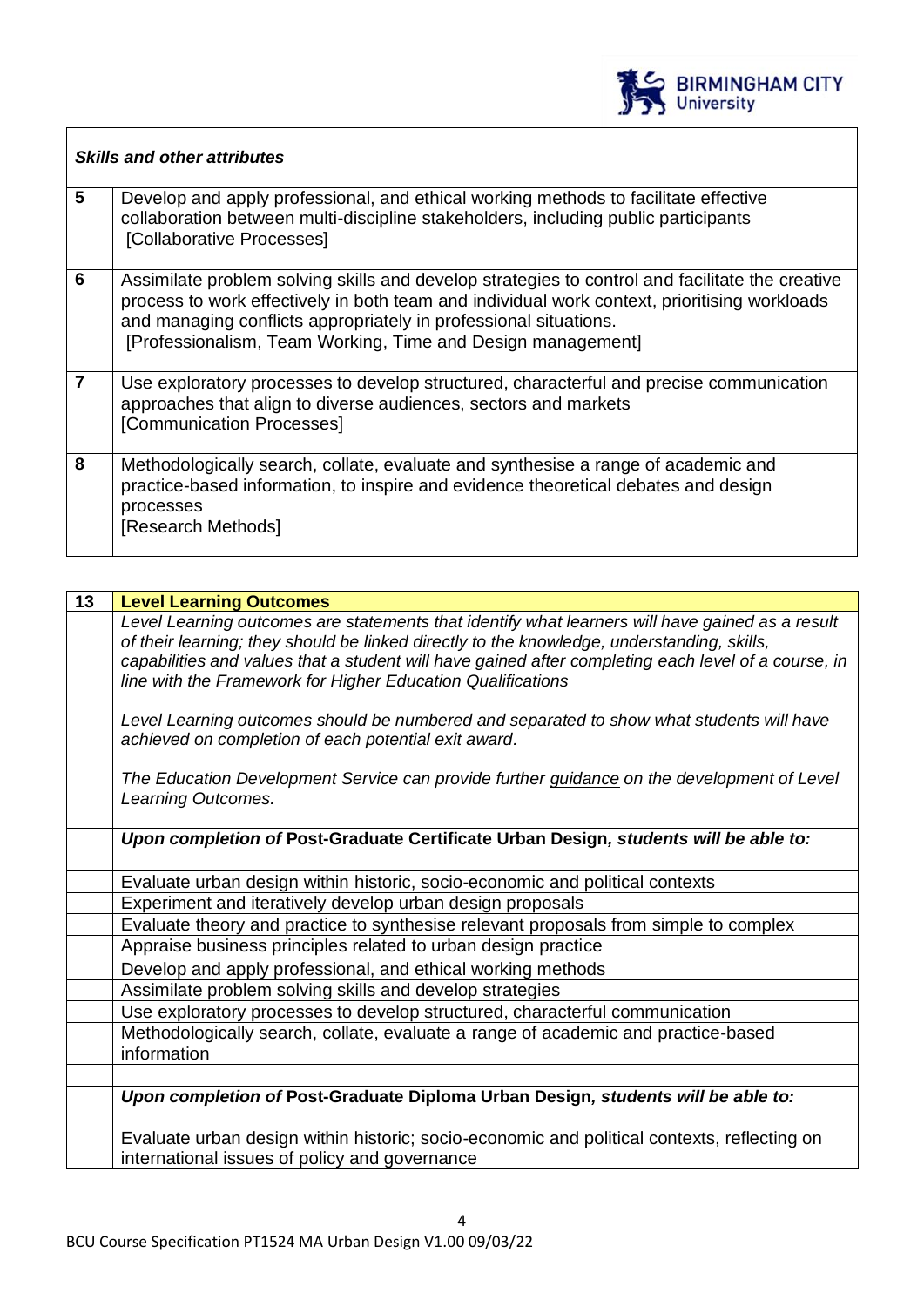

| Experiment and iteratively develop urban design proposals that creatively integrate ideas<br>across multi-faceted layers and scales of consideration                           |
|--------------------------------------------------------------------------------------------------------------------------------------------------------------------------------|
| Evaluate theory and practice to synthesise relevant proposals from simple to complex that<br>are appropriate to the nature and scale of urban design issues being investigated |
| Appraise business principles related to urban design practice and set professional goals                                                                                       |
| Develop and apply professional, and ethical working methods to facilitate effective<br>collaboration                                                                           |
| Assimilate problem solving skills and develop strategies to control and facilitate the creative<br>process to work effectively in both team and individual work context        |
| Use exploratory processes to develop structured, characterful and precise communication                                                                                        |
| Methodologically search, collate, evaluate and synthesise a range of academic and<br>practice-based information                                                                |
|                                                                                                                                                                                |

| 14 | <b>Course Learning, Teaching and Assessment Strategy</b>                                                                                                                                                                                                                                                                                                                                                                                                                                                                                                          |
|----|-------------------------------------------------------------------------------------------------------------------------------------------------------------------------------------------------------------------------------------------------------------------------------------------------------------------------------------------------------------------------------------------------------------------------------------------------------------------------------------------------------------------------------------------------------------------|
|    | The learning experience connects to the Department of Planning (CEBE) and School of<br>Architecture and Design (ADM) approaches and is made fundamentally through curation of a<br>personal design process and design culture. This very much aligns to real-world creative<br>practice in Urban Design, aligning to other aligned design professions in 'built-environment'<br>sectors, such as Architecture and Landscape Architecture.                                                                                                                         |
|    | <b>Tutorials</b><br>Tutorials may take place in groups or individually and may vary in size depending on the mode<br>and context of study. Tutorials encourage independence and self-confidence, by providing a<br>forum for discussion and critique of work with staff and peer group, helping in the development<br>of ideas, presentation and interpersonal communication skills. Tutorials are key teaching and<br>learning experiences that enable feedback, guidance and criticism of work at every stage of a<br>module.                                   |
|    | Design studio<br>As an approach, studio teaching, or 'Design Studio', mimics the real-world working culture of<br>design professions, with an open atmosphere for promotion of free, quick exchanges of ideas,<br>knowledge and skills. Studio sessions provide the foundation for the development of a healthy,<br>individualised understanding of design process; promoting a fearless attitude to exploration and<br>experimentation with materials, physical form and for developing conceptual ideas that are<br>rooted to strong theoretical understanding. |
|    | Each design studio module is driven by one or more design projects, which are tailored to<br>promote the development of an integrated approach to creation and communication of design<br>ideas, including verbal, graphic, physical methods, such as perspectives, 2D plan and section,<br>parallel projection, physical and digital 3D models, constructed objects, video, installation,<br>exhibition and written components.                                                                                                                                  |
|    | Design studio develops with an open minded and self-aware approach, expanding ability and<br>confidence in providing and receiving objective critique of design. This is achieved via an<br>iterative, cyclical process of regular formative review of developing design proposals (often<br>known as 'pin-up review'), which focus and refine ideas toward well rounded, finalised proposals.                                                                                                                                                                    |
|    | Design briefs within studio cover a diverse range of situations, often connecting with research<br>areas within the school, opening up potential opportunities to connect with real-world Landscape                                                                                                                                                                                                                                                                                                                                                               |

5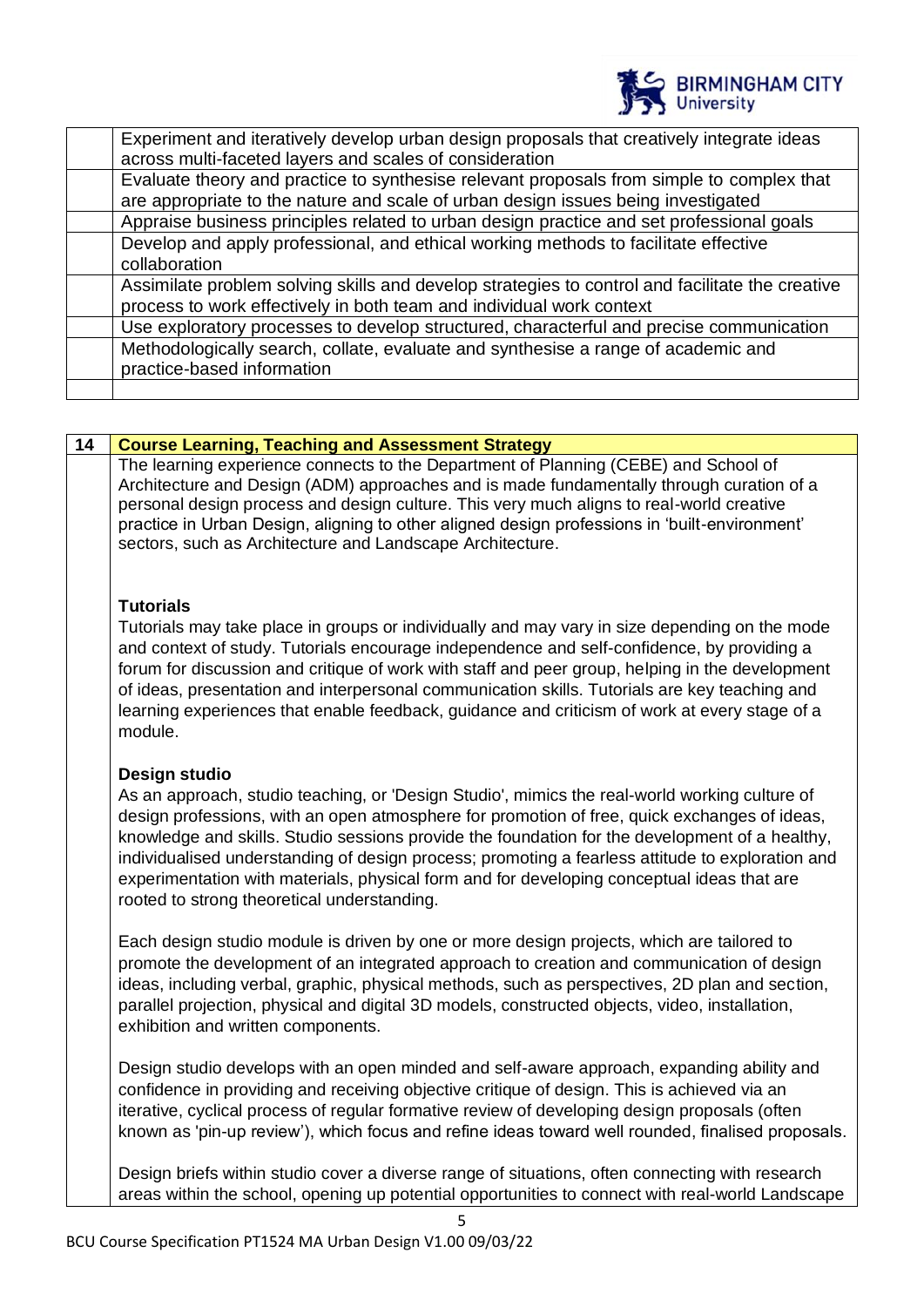

Architectural practice and/or to the advancement of academic understanding and theory in the subject.

# **Lectures and Seminars**

Individual, project-related and guest lectures (including the 'Lecture series'), provide a broad spectrum of knowledge base of theories, principles, concepts and issues relating to the subject area and the learning outcomes for the course, motivating independent study.

Seminars in addition, provide an opportunity to gain student self-confidence through discussion and development of ideas and theories, from lectures, reading, research and design projects. They promote intellectual understanding and further analysis, through exploration of reasoning and critical judgement, via guided debates within group discussion and presentation. They also provide an invaluable opportunity to discuss ideas and receive comment on specific subjects of interest, particularly moving into the later elements of the course.

# **Research & Independent Study**

Research and independent study enable development of personal interpretations of knowledge, critical skills and specialist interests. As well as being an integral part of all studies and a preparation for professional life, it is an essential process for the development of academic curiosity, self-motivation and a well-organised, personalised library of design references. Effective research process underpins practice at all scales and sectors.

# **Options**

These enabling a choice of areas of study, which encourage the development of individual interests and knowledge to a considerable depth and to develop independence, self-confidence and independence in studies. Where appropriate, the elective may take the form of a shared project between cohorts from different disciplines, ensuring multi-disciplinary understanding in theory and practice.

# **Workshops**

Workshops provide hands-on experience and opportunity for development of skills across a large range of potential areas of interest. They focus on specific applications to develop approaches, attitudes and methods, to facilitate theory and skills can be more easily incorporated into developing design process.

# **Study Visits**

Study visits allow access to the physical experience of design, connecting theory to built form, illustrating ideas presented in lectures and seminars, illustrating, and reinforcing theoretical understanding of cultural context and material technology.

All module types may involve focused site visits that may vary in length, from short local trips, to longer visits, some of which may be overseas. Equivalent learning opportunities are available by negotiation.

Some of modules may include online learning support. If this is applicable, more information will be provided by course tutors and in the relevant module descriptions.

# **Assessment methods**

Work presented for assessment will demonstrate the extent to which the student has fulfilled the learning outcomes of the module. Marks are awarded and are determined through the assessment of the student's ability to research, conceptualise and realise their ideas in design work, 'live' presentation, and written work, as detailed in the learning outcomes of the module and in the module marking descriptor.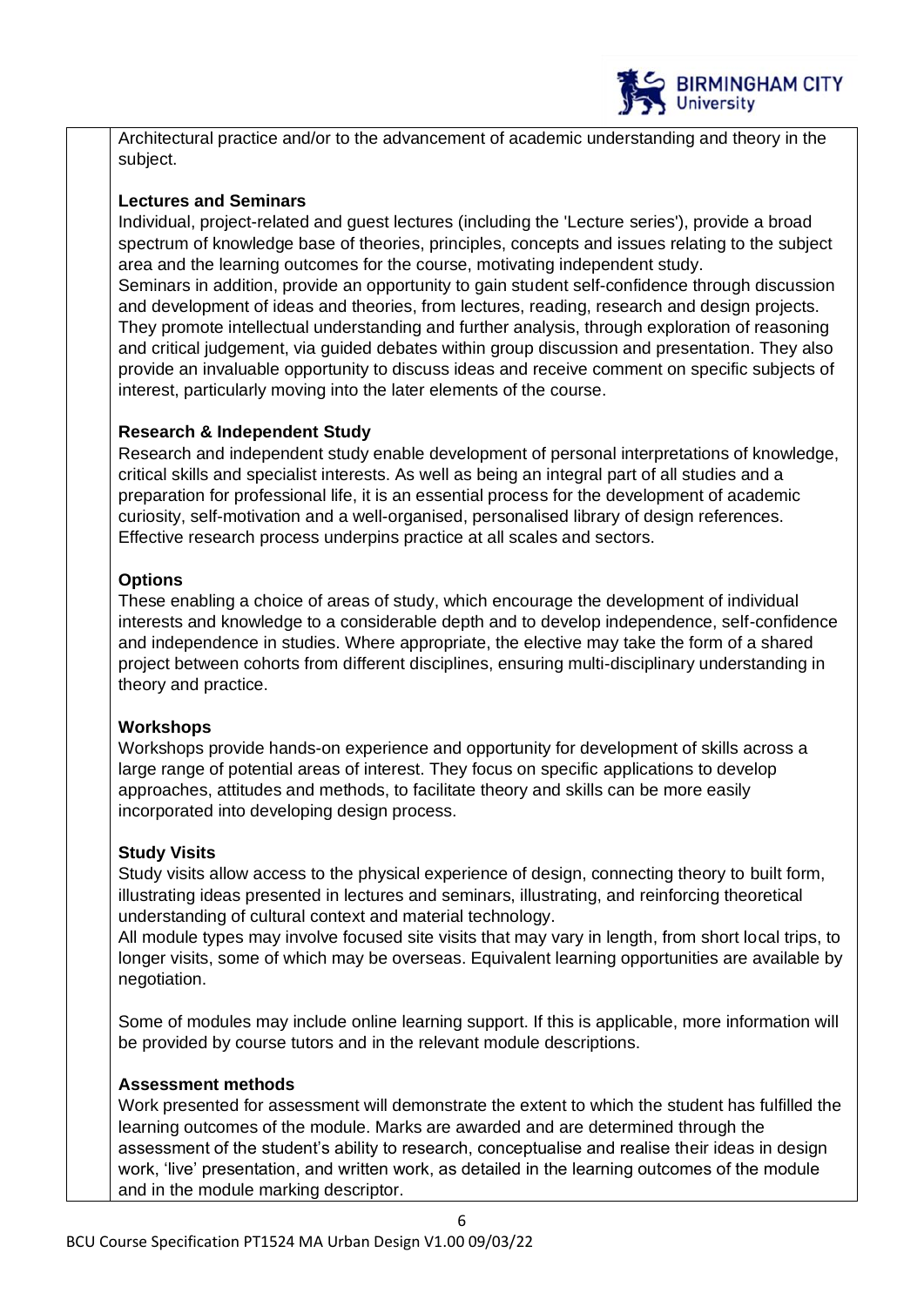

# • Formative Review

There is an opportunity for formative appraisal to take place via diagnostic and one to one tutorial support, and where appropriate student-led seminar presentations. Most scheduled sessions take the approach of continual formative review, where all comments are important as part of a reflective, iterative process. There are always points of 'formal' formative, which are in the format of simulating a summative assessment

# • Summative Assessment

In practice modules through the presentation of practical work and supporting research material, or verbal group or individual presentation. In theory modules in the form of an essay, dissertation or critical review.

#### *Key Modes*

**Design Project Portfolio** – a compiled, mixed media output, which communicates not only the final design project, but the process of design, including description, reflection and reference to theory-best practice. This can be used each for design process, site/context analysis and/or as an integration or all of these elements (typical in a design project)

**Practice Research** – adheres to formal requirements for research: situated with a research question and contextual theoretical review, with emphasis on practice-based methods, which related to Landscape Architecture and Urban Design - examples: detailed case-study analysis, analytical mapping, self-narrated experiential, photographic or sketch analysis, exploratory design/ system modelling.

# **Design/Project Presentation (performative)**

Physical, Verbal and Visual presentation of work in a formal, timed setting and process. To communicate a narrative of process to peers and tutors. Often from L5 onwards, with input of practitioners at formal stages. We use this as an integrated percentage of the assessment rather than a standalone element: within learning outcomes related to communication.

| 15  | <b>Course Requirements</b> |                                                                                                                                         |                     |  |
|-----|----------------------------|-----------------------------------------------------------------------------------------------------------------------------------------|---------------------|--|
| 15a | Level 7:                   | In order to complete this course a student must successfully complete all the following<br><b>CORE modules (totalling 160 credits):</b> |                     |  |
|     | <b>Module Code</b>         | <b>Module Name</b>                                                                                                                      | <b>Credit Value</b> |  |
|     | <b>URD7011</b>             | <b>Global Urban Transformations</b>                                                                                                     | 20                  |  |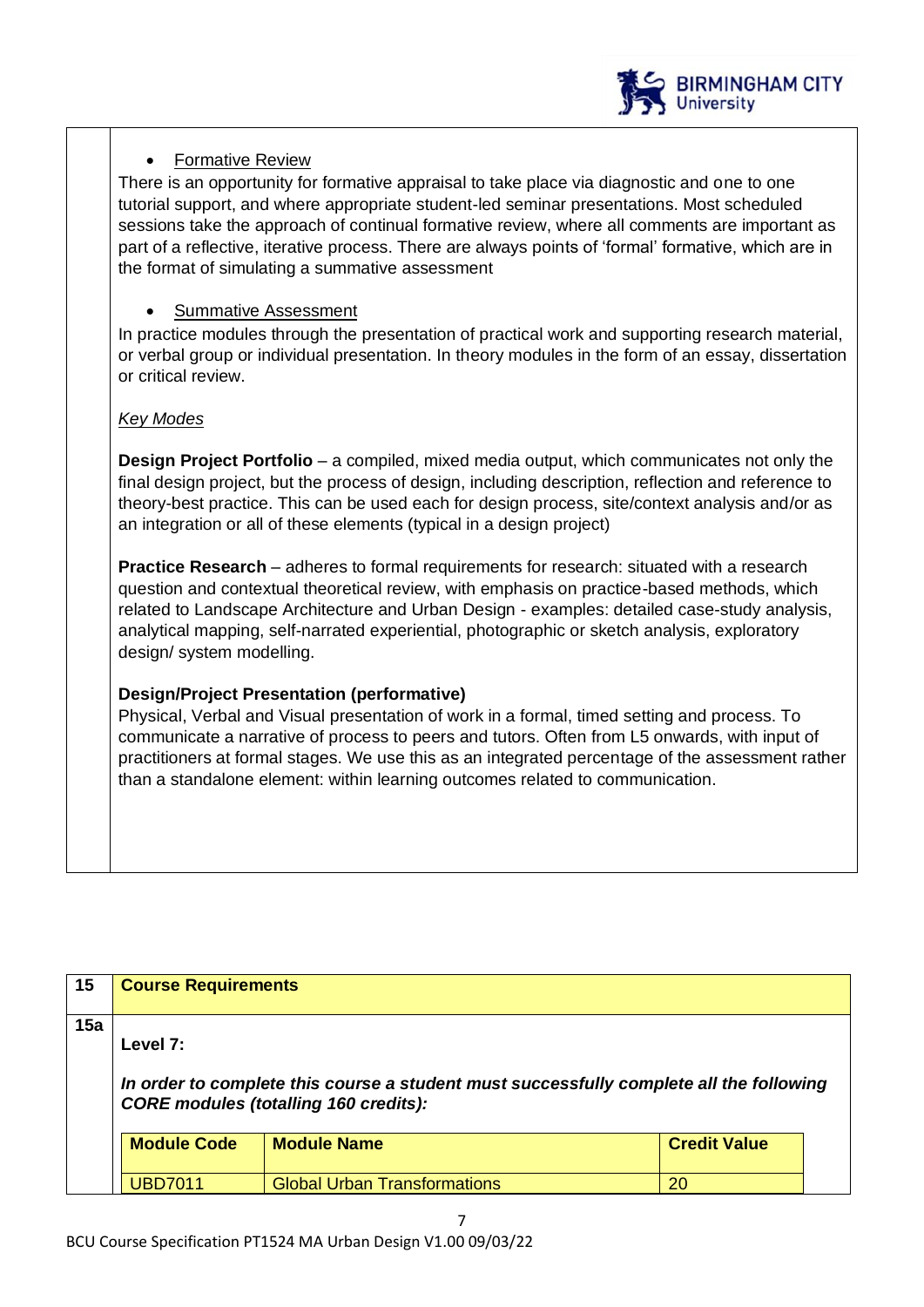

| <b>BNV7142</b> | <b>Placemaking</b>                        | 20 |
|----------------|-------------------------------------------|----|
| <b>UBD7013</b> | <b>Design Research</b>                    | 20 |
| <b>UBD7012</b> | <b>Contemporary Urban Debates</b>         | 40 |
| <b>BNV7146</b> | <b>Transitions to Sustainable Futures</b> | 20 |
| <b>UBD7014</b> | <b>Experimental Urban Design Studio</b>   | 40 |

*In order to complete this course a student must successfully complete 20 credits from the following indicative list of OPTIONAL modules:*

| <b>Module Code</b> | <b>Module Name</b>  | <b>Credit Value</b> |
|--------------------|---------------------|---------------------|
| ADM7001            | Co.LAB              | 20                  |
| <b>BNV7137</b>     | Development Project | 20                  |

**Level 6:**

*In order to qualify for the awards with Professional Placement, a student must successfully complete all of the Level 7 modules listed above as well as the following Level 6 module:*

| <b>Module Code</b> | <b>Module Name</b>            | <b>Credit Value</b> |  |
|--------------------|-------------------------------|---------------------|--|
| <b>PLA6003</b>     | <b>Professional Placement</b> | 60                  |  |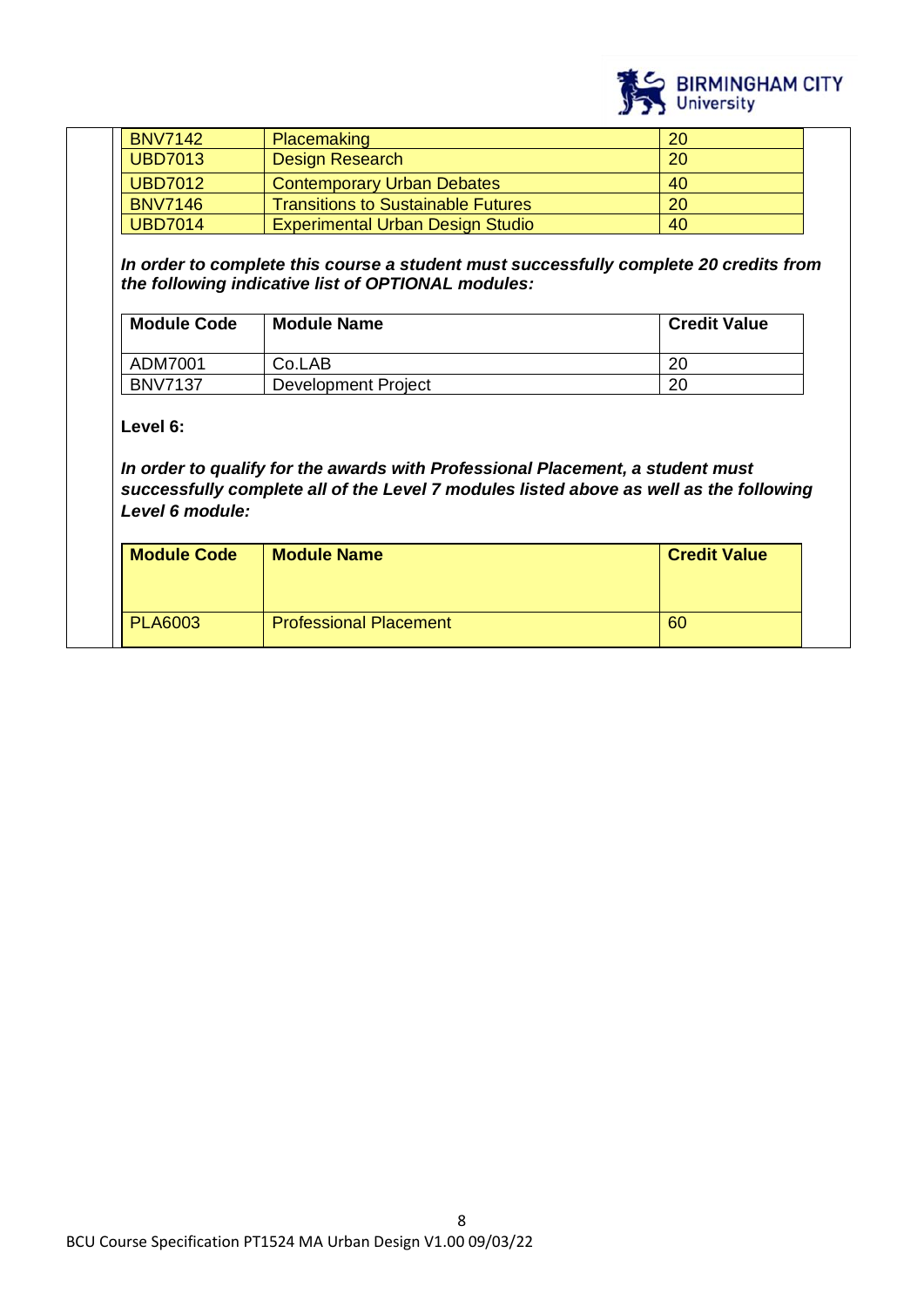

**15b Structure Diagram**

# **Level 7 – Full Time, September Start**

| Semester 1                                                            | Semester 2                                          | Semester 3                                                                            |
|-----------------------------------------------------------------------|-----------------------------------------------------|---------------------------------------------------------------------------------------|
| Core                                                                  | Option                                              | Core                                                                                  |
| <b>UBD7011</b><br><b>Global Urban Transformations</b><br>(20 Credits) | ADM7001<br>Co.LAB<br>(20 Credits)                   | <b>BNV7146</b><br><b>Transitions to Sustainable</b><br><b>Futures</b><br>(20 Credits) |
| Core                                                                  | Option                                              |                                                                                       |
| <b>BNV7142</b><br><b>Placemaking</b>                                  | <b>BNV7137</b><br><b>Development Project</b>        |                                                                                       |
| (20 Credits)                                                          | (20 Credits)                                        |                                                                                       |
| Core                                                                  | Option                                              | Core                                                                                  |
| UBD7013<br><b>Design Research</b>                                     | <b>UBD7012</b><br><b>Contemporary Urban Debates</b> | <b>UBD7014</b><br><b>Experimental Urban Design</b><br><b>Studio</b>                   |
| (20 Credits)                                                          | (40 Credits)                                        | (40 Credits)                                                                          |

# **Level 6 'with Professional Placement'**

After completion of your mode of study, there is option for 'MA Urban Design *with Professional Placement*'. An additional 60 credits at Level 6, with a 20 week professional placement.

Full time year 1 plus Year 2:

| Semester 1                        | Semester 2 | Semester 3 |
|-----------------------------------|------------|------------|
| PLA6003                           |            |            |
| Professional Placement 60 credits |            |            |